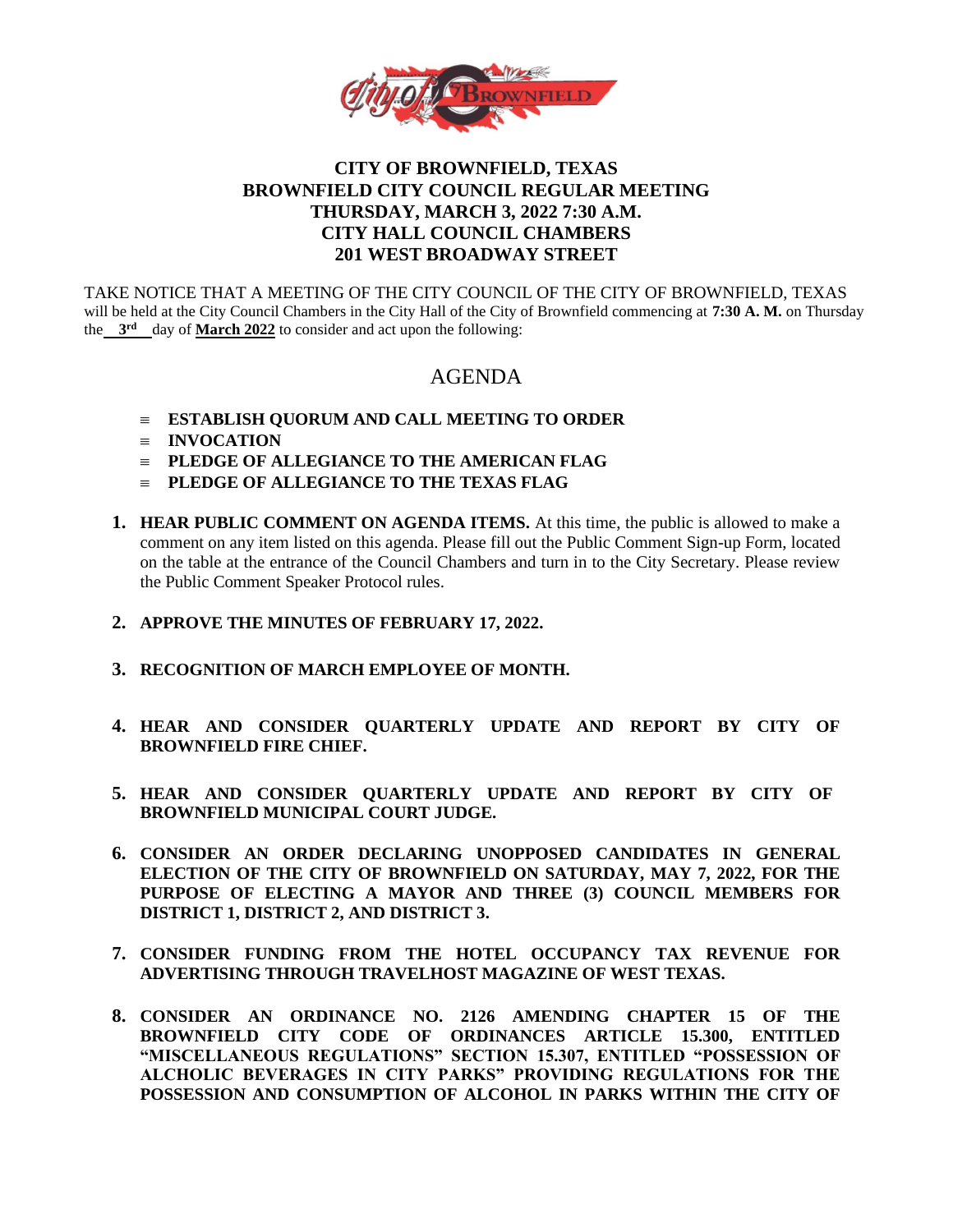

**BROWNFIELD ESTABLISHING REGULATIONS AND PROVIDING FOR A SYSTEM OF APPLICATION, PERMITS, PERMIT FEES; PROVIDING A SEVERABILITY CLAUSE; PROVIDING FOR THE REPEAL OF CONFLICTING ORDINANCES; PROVIDING FOR PUBLICATION AND PROVIDING AN EFFECTIVE DATE.**

- **9. DISCUSS PLACEMENT OF STOP SIGNS AT THE INTERSECTION OF EAST MAIN STREET AND SOUTH GILLHAM DRIVE AND TAKE ANY NECESSARY ACTION THEREON.**
- **10. DISCUSS AND CONSIDER RESOLUTION NO 20220303 OF THE CITY COUNCIL OF THE CITY OF BROWNFIELD, TEXAS, AUTHORIZING THE EMERGENCY REPAIRS OF THE "WEST ELEVATED STORAGE TANK" AND THE "EAST ELEVATED STORAGE TANK" WITHIN THE CITY OF BROWNFIELD; WHICH ARE CRITICAL COMPONENTS OF THE PUBLIC WATER SUPPLY SYSTEM.**
- **11. DISCUSS AND CONSIDER RESOLUTION NO. 20220303.1 OF THE CITY COUNCIL OF THE CITY OF BROWNFIELD, TEXAS AMENDING FOR MUNICIPAL PURPOSES THE FISCAL YEAR 2021-2022 BUDGET OF THE CITY OF BROWNFIELD, TEXAS PROVIDING FOR THE REPAIRS OF THE "WEST ELEVATED STORAGE TANK" AND THE "EAST ELEVATED STORAGE TANK" WITHIN THE CITY OF BROWNFIELD**
- **12. DISCUSS AND CONSIDER RESOLUTION NO. 20220303.2 EXTENSION OF THE DECLARATION OF LOCAL DISASTER-MAYORAL ORDER DUE TO PUBLIC HEALTH EMERGENCY TO SLOW AND PREVENT THE SPREAD OF COVID-19 IN THE CITY OF BROWNFIELD.**
- **13. DISCUSS AND CONSIDER APPOINTING THE CITY OF BROWNFIELD AS ACCOUNTANT OF WEST TEXAS MUNICIPAL POWER AGENCY TO PERFORM SUCH DUTIES AS THE BOARD OF DIRECTORS MAY REQUEST INCLUDING DRAFTING FISCAL YEAR BUDGET, MONTHLY INCOME AND EXPENSE STATEMENTS, MONTHLY BALANCE SHEET, AND STATUTORY REQUIRED REPORTS OF INVESTMENTS OF THE AGENCY AS APPROVED IN THE RULES AND REGULATIONS OF WEST TEXAS MUNICIPAL POWER AGENCY.**
- **14. EXECUTIVE SESSION IN ACCORDANCE WITH SECTION 551.086 CERTAIN PUBLIC POWER UTILITIES: COMPETITIVE MATTERS – POWER SUPPLY PRICING.**
- **15. RETURN TO OPEN SESSION TO TAKE ACTION ON EXECUTIVE ITEMS, IF ANY.**
- **16. ANNOUNCEMENTS - NO ACTION TO BE TAKEN. ITEMS OF GENERAL COMMUNITY OR AREA INTEREST.** 
	- **WTMPA Meeting --March 2, 2022 at 11:00am**
	- **Ag Dinner—March 10, 2022**
	- **Planning Zoning Meeting—March 15, 2022 at 1:30pm**
	- **BidCorp Meeting—March 21, 2022 at 4:00pm**
	- **SPAG regional meeting – March 24, 2022 at 6:00pm**
	- **Chamber Banquet—April 21, 2022**

**17. ADJOURN.**